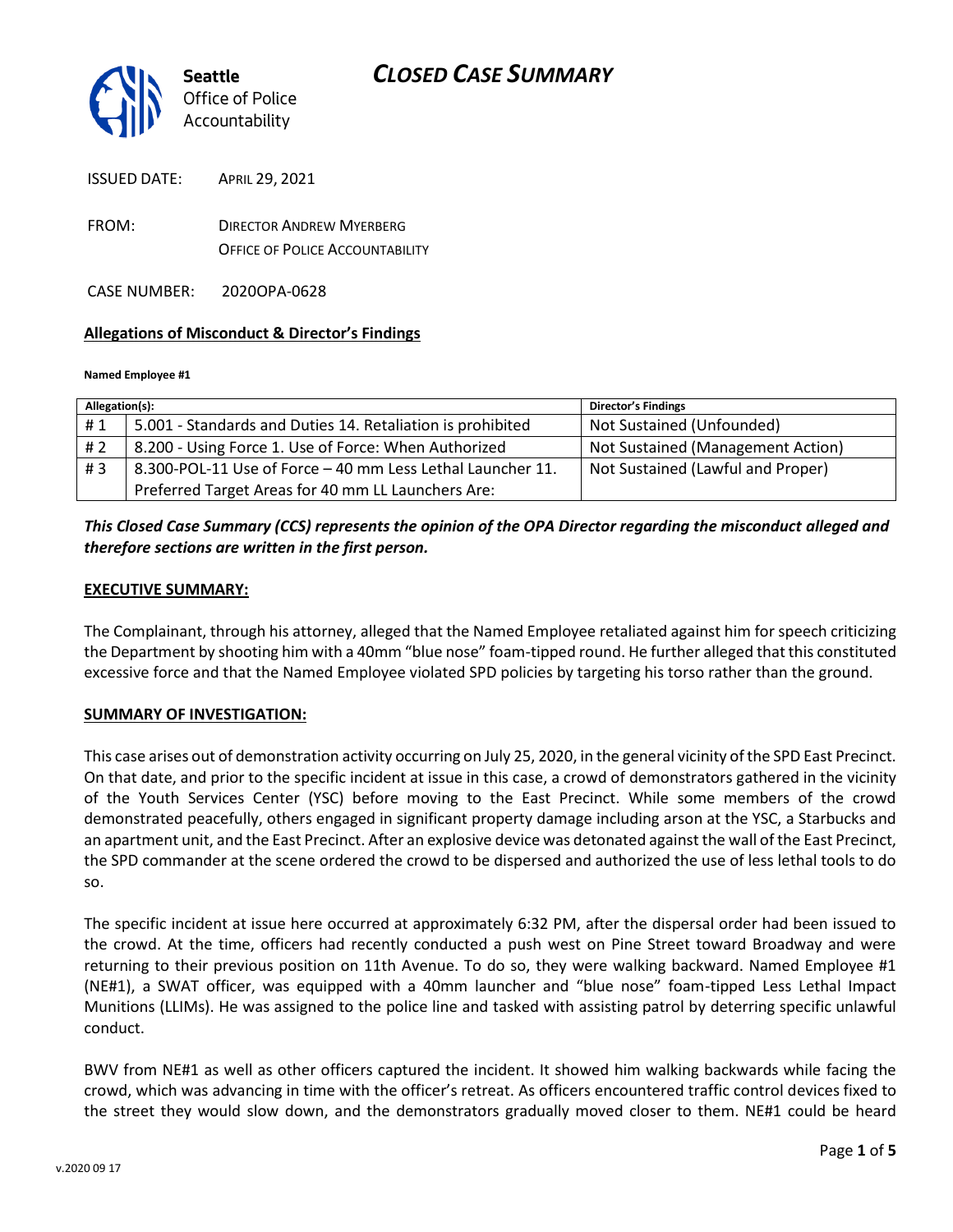

**Seattle** *Office of Police Accountability*

## *CLOSED CASE SUMMARY*

OPA CASE NUMBER: 2020OPA-0628

relaying commands from supervisors to "dress the line" and watch out for obstacles. Also audible were chants and shouted statements from the crowd, including an individual stating "the only good cop is a dead cop" as well as the sound of at least one leaf blower.

BWV showed an individual, later identified as the Complainant, at the front of the line of demonstrators. He was shown carrying a leaf blower, which he pointed at the ground and toward officers, causing dirt and dust to blow towards them in a cloud. About 20 seconds after the Complainant first appeared on BWV, NE#1 moved to the front of the officer line and fired one 40mm LLIM at him.

BWV of another officer, a sergeant who was standing slightly offset from the line, also showed the moments before the deployment. In this video, the Complainant was clearly depicted pointing the leaf blower at officers' faces and a dust cloud could be seen. All the officers were wearing gas masks although many had exposed skin on their arms, face, and neck. BWV depicted the Complainant crouching down while pointing the leaf blower at officers. As he stood up, NE#1 moved forward and fired the LLIM round. Since the Complainant was visible at the edge of the BWV capture, it was not clear based on the video exactly where NE#1 aimed the 40mm.

Later, the Complainant contacted OPA online. He alleged that NE#1 shot him with a rubber bullet from "less than 10 feet away" because he "disagreed with what [the Complainant] was saying." He further alleged that NE#1 aimed at his center mass rather than "at the ground as is required by the training manual." This investigation ensued.

OPA contacted the phone number the Complainant provided and spoke with his attorney. Through the attorney, the Complainant provided a description of himself, photos of his injuries, and an approximate time of the incident. He stated that, at the time, he had been telling officers on the line that they were "using excessive brutality and proving the point that they are an uncontrollable and unaccountable inherently violent police force that does nothing to keep the community safe." He stated that no officer responded to him verbally. The Complainant also filed a tort claim with the City. In that claim, he alleged that NE#1 fired the LLIM at him because of his political speech.

The photos provided by the Complainant showed an abrasion to his right abdomen in the approximate vicinity of his abdominal muscles and lower ribcage. Another photo showed an abrasion, swelling, and bruising to the right arm.

OPA attempted to identify a use of force statement by NE#1 regarding this deployment. NE#1's use of force statement from July 25 chronicled several deployments of less lethal tools but did not specifically describe his interaction with the Complainant.

OPA also inspected relevant training materials for the 40mm launcher. Those training materials showed that the legs and buttocks below the belt were described as "Zone 1" and marked in green. They also showed a "Zone 2" marked in yellow covering the abdomen below the chest. "Zone 3," marked in red, included the head and neck. Among other "preferred targets" for the 40mm, training materials listed "large muscle groups," although this term was not further defined. Another page in the training materials showed the effective range of the 40mm LLIM to be between 5 and 120 feet, with the optimum range between 10 and 75 feet. According to the manufacturer, the minimum safe range was 5 feet. Nothing in the training materials indicated that rounds should be aimed at the ground.

OPA interviewed NE#1. NE#1 stated that, based on his recollection, at the time this incident occurred officers had already pushed the crowd west on Pine twice, and numerous dispersal orders had been broadcast. The previous dispersals had been accomplished using blast balls, meaning that there was OC powder on the ground. He stated that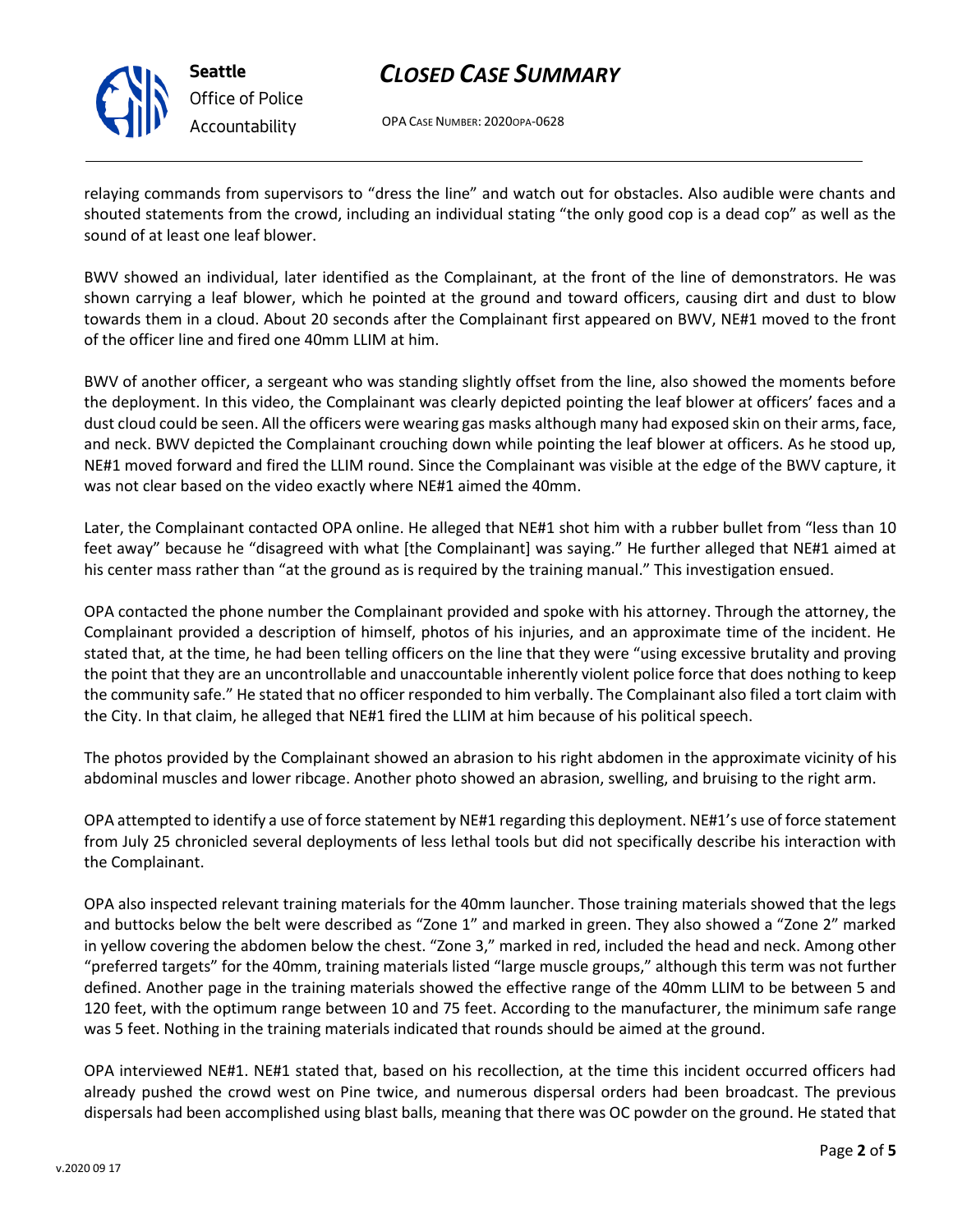# *CLOSED CASE SUMMARY*

OPA CASE NUMBER: 2020OPA-0628

individuals, including the Complainant, were using leaf blowers to create clouds of OC and blow it back in the officers' faces. NE#1 characterized this as an attempt to assault officers. He stated that he had seen the Complainant doing so continuously for several minutes before he used the 40mm, and that it was consistent with similar tactics by others with leaf blowers. NE#1 said that this created an imminent risk to officers. He said that he chose to fire the 40mm rather than another tool like a blast ball, because the 40mm allowed him to target only the Complainant, and did not create a risk of incidental exposure to others who were not at the time assaulting officers.

OPA asked NE#1 about the allegation that he targeted a prohibited area of the Complainant's body or otherwise violated training in how he used the 40mm. NE#1 stated that he believed he had been about 15 feet away when he fired the round, which was a safe distance per training. He said that he aimed at the Complainant's thighs or legs but that, at the time, the Complainant was a "moving target." When asked specifically if he was supposed to aim the 40mm at the ground, NE#1 said that this was inconsistent with training and that he had been instructed not to try to "skip" rounds off the ground.

Regarding allegations of retaliation, NE#1 stated that he never heard anything that the Complainant said. He stated that, earlier that day, he had been near an improvised explosive when it went off and suffered hearing loss. NE#1 said that he decided to fire the 40mm at the Complainant because of his actions, which NE#1 characterized as assaults, and not because of any statements.

Finally, OPA went to the scene of the incident. Based on still BWV images and markings on the roadway, OPA estimated the distance between NE#1 and the Complainant at the time NE#1 fired his 40mm. The distance was approximately 12-13 feet.

### **ANALYSIS AND CONCLUSIONS:**

### **Named Employee #1 - Allegation #1** *5.001 - Standards and Duties 14. Retaliation is prohibited*

SPD policy precludes its employees from engaging in retaliation. (SPD Policy 5.001-POL-14.) SPD employees are specifically prohibited from retaliating against a person who engage in activities including, but not limited to, "oppos[ing] any practice that is reasonably believed to be unlawful or in violation of Department policy" or "who otherwise engages in lawful behavior." (*Id*.) Retaliatory acts are defined broadly under SPD's policy and include "discouragement, intimidation, coercion, or adverse action against any person. (*Id*.)

OPA finds insufficient evidence to determine that NE#1 targeted the Complainant because of his speech, rather than his actions. Under the policy above, a person's speech activities, *without more*, cannot alone form the basis for an officer to take law enforcement action. However, the fact that a person may be engaging in speech activities does not itself prohibit an officer from taking law enforcement action where necessary to accomplish a legitimate goal.

OPA finds that the evidence here shows that NE#1 did not base his decision to use force on the speech alone. OPA reaches this conclusion for three main reasons. First, BWV did not record any audible statements by the Complainant. While this alone is insufficient to show that NE#1 could not have heard the Complainant, significant crowd noise and the noise of the Complainant's leaf blower make that less likely. Second, BWV did record several other statements by crowd members critical of SPD as a whole and of NE#1 in particular. NE#1 did not use force against any of those persons, which reduces the likelihood that he chose to target the Complainant alone. Third, as



**Seattle** *Office of Police Accountability*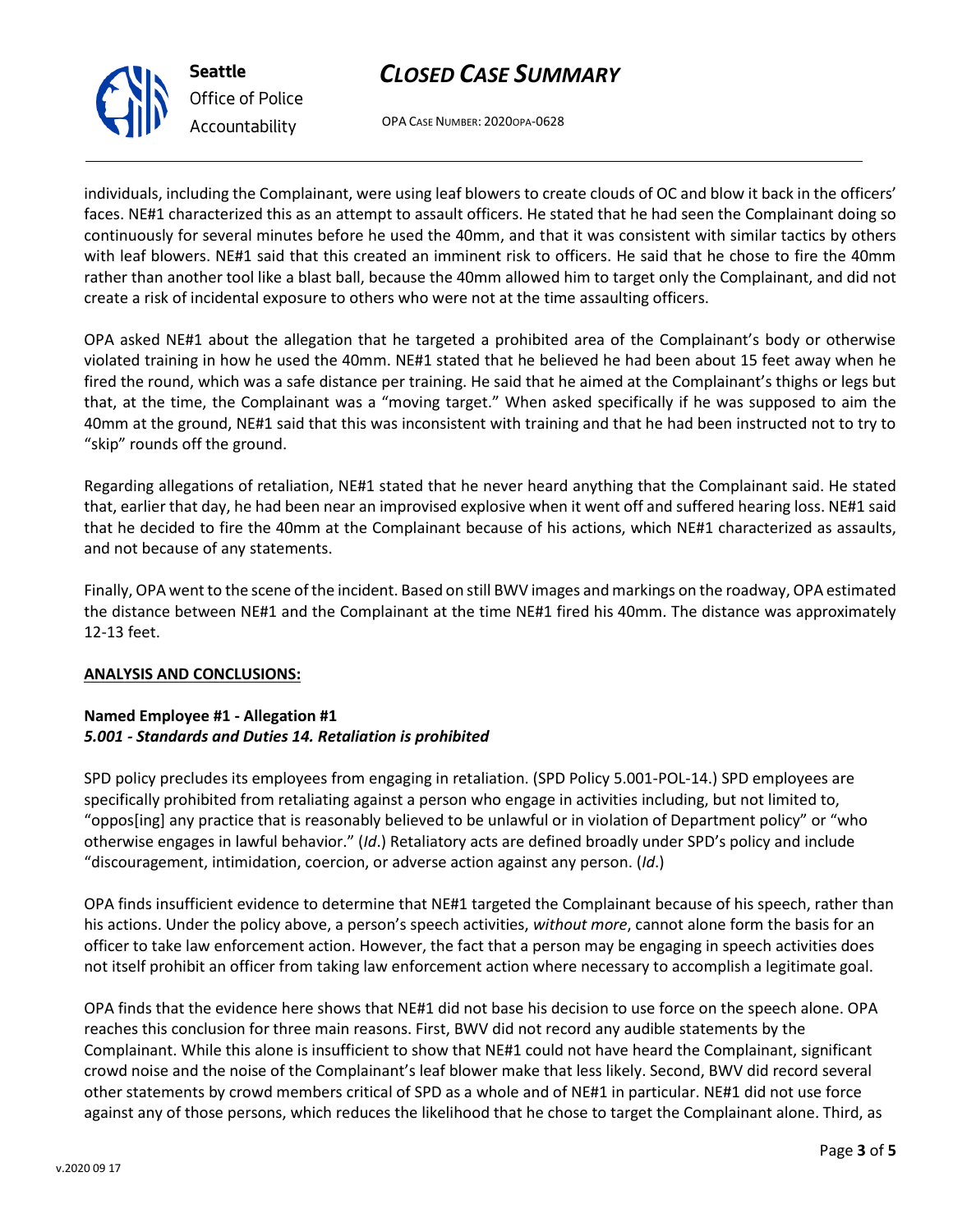

**Seattle** *Office of Police Accountability*

# *CLOSED CASE SUMMARY*

OPA CASE NUMBER: 2020OPA-0628

discussed below, OPA finds that NE#1 could have reasonably interpreted the Complainant's actions as threatening. While reasonable people might differ as to the decision to use force in response to this conduct, OPA does not find his justification to have been pretextual.

For the above reasons, OPA recommends that this allegation be Not Sustained – Unfounded.

Recommended Finding: **Not Sustained (Unfounded)**

### **Named Employee #1 - Allegation #2** *8.200 - Using Force 1. Use of Force: When Authorized*

SPD Policy 8.200(1) requires that force used by officers be reasonable, necessary and proportional. Officers shall only use "objectively reasonable force, proportional to the threat or urgency of the situation, when necessary, to achieve a law-enforcement objective." Whether force is reasonable depends "on the totality of the circumstances" known to the officers at the time of the force and must be balanced against "the rights of the subject, in light of the circumstances surrounding the event." (SPD Policy 8.050.) The policy lists a number of factors that should be weighed when evaluating reasonableness. (*See id*.) Force is necessary where "no reasonably effective alternative to the use of force appeared to exist" and "the amount of force used was reasonable to effect the lawful purpose intended." (*Id*.) Lastly, the force used must be proportional to the threat posed to the officer. (*Id*.)

OPA does not discount the potential risks involved to officers posed by individuals using leaf blowers. In at least some instances – and as described by NE#1 in this case, OPA has found evidence suggesting that people used leaf blowers to spray police lines with bear spray, which is significantly more hazardous to humans than the OC spray used by SPD. Moreover, where officers have used OC spray or other chemical agents to disperse a crowd or to target a specific individual, OPA finds that it constitutes a criminal act to then direct that back towards officers with a leaf blower. This is the case even if officers are wearing gas masks as OC spray can also affect skin that may be uncovered. There is no fundamental difference between that act and using the chemical agents directly on officers. Accordingly, OPA finds that there are situations in which targeting an individual using a leaf blower would be appropriate under the circumstances. Stated differently, it does not constitute a per se violation of policy to do so.

However, the simple act of possessing and using a leaf blower does not, under all scenarios, permit force to be used. Indeed, there must be some threat present to permit such force. Here, NE#1 articulated that the Complainant (and others) used the leaf blower to disperse OC spray power that was on the ground into the air and towards officers. NE#1 described that the Complainant caused the OC spray powder to be lifted off of the ground and then raised his leaf blower to blow it towards officers. NE#1 felt that this constituted an assault. He thus used his 40mm to target the Complainant to prevent him from continuing to engage in this activity.

From OPA's review of the BWV, the Complainant's acts appear to be consistent with what was described by NE#1. The Complainant used his leaf blower to raise dust from the ground and then lifted up his leaf blower to direct that dust towards officers. BWV clearly showed that the dust then moved towards and through the police lines. While it is impossible for OPA to assess how much OC spray powder was on the ground and the impact that such airborne powder would have had on officers who were predominantly wearing gas masks, it did constitute a threat that NE#1 was permitted to act on.